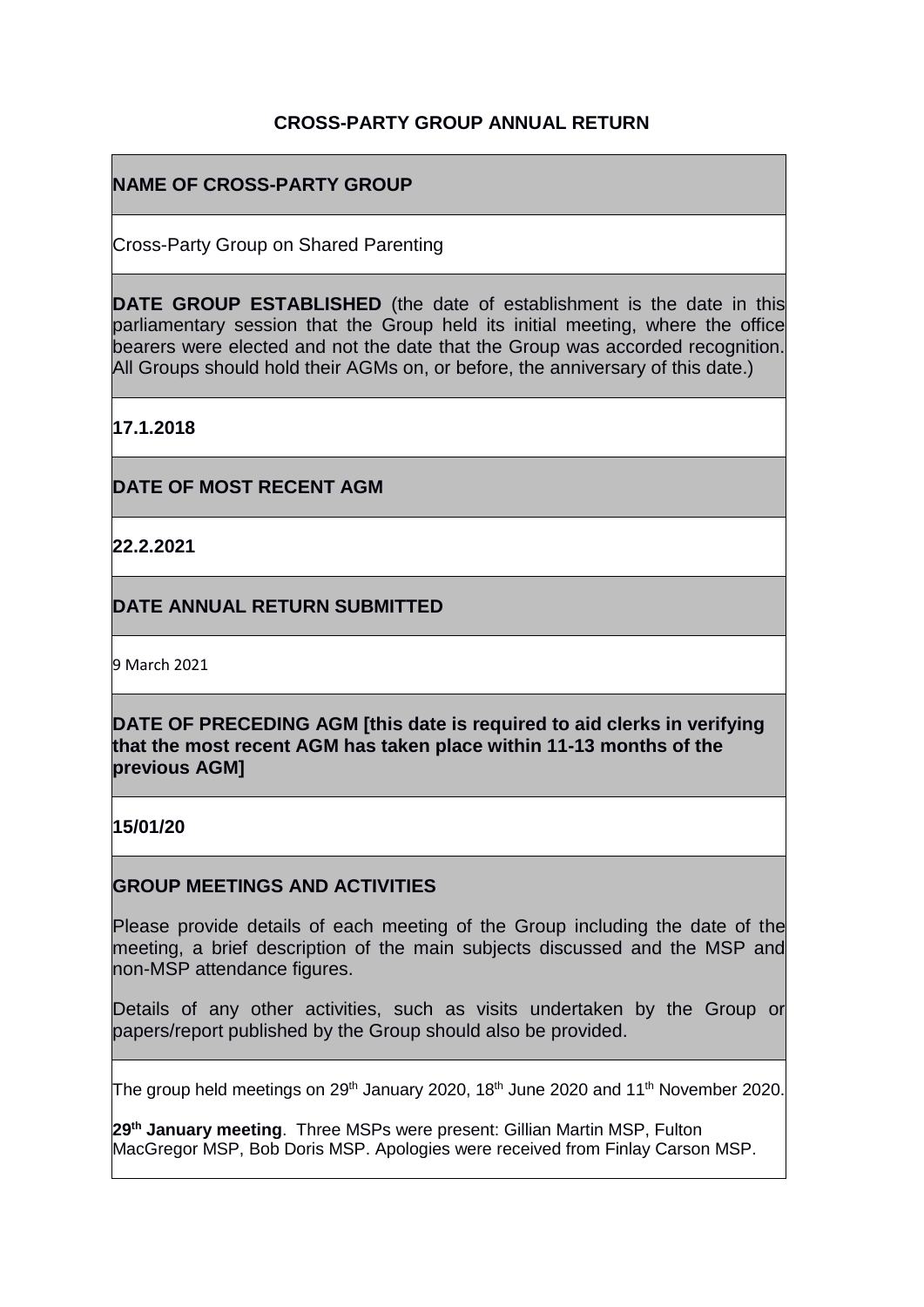9 members were present and apologies were received from 9 more. One civil servant was in attendance.

Fulton MacGregor MSP took the chair.

#### **New Members and Changes**

Douglas Guest has replaced Shelagh Young for Home Start Scotland. Together Scotland is joining as a corresponding member.

#### **Presentation and discussion**

Presentation by Juliet Harris, Director, Together Scotland Together is an alliance of Scottish children's charities that works to improve the awareness, understanding and implementation of the United Nations Convention on the Rights of the Child (UNCRC). Juliet gave a compelling account of the imperatives and implications of incorporating the UNCRC into Scots Law ahead of the Bill to be introduced into the Scottish Parliament.

### **18 th June 2019 meeting [via Zoom]**

Two MSPs was present: MSP Fulton MacGregor MSP (Convener), Jeremy Balfour MSP.

11 members were present. Apologies were received from 4 members.

Two civil servants were in attendance.

Fulton MacGregor MSP took the chair.

#### **New members and changes**

The group has been joined by Anne Wilson from Children's Health Scotland.

### **Presentation: Experience of Shared Parenting Law in Belgium** J

Judge Marie-France Carlier is a Judge at Namur Family Court (division of Namur and Dinant) in Belgium where the law changed in 2006 to require judges to consider equal  $\sharp$ joint physical custody' if proposed by one parent. She is also one of the founders of the Interdisciplinary Family-Youth Commission, which meets monthly to build bridges between family-related stakeholders and to continually improve the Consensus model through suggestions relayed by the Bar or by other members of the Commission. One of the amendments proposed by Liam McArthur (Lib Dem), effectively inserts the wording of the Belgian law into the Children (Scotland) Bill. Judge Carlier spoke to the paper (attached) that she had circulated ahead of the meeting and took questions afterwards.

### **The Children (Scotland) Bill. Round table discussion**

The group discussed the arguments for  $-$  and the likely prospects of success  $-$  of a number of amendments that are down for the Stage 2 debate:

A right for one parent to have a motion for 'approximately' equal shared parenting considered in court. This would not pre-empt a judge's decision which would still be based on the best interests of the child; Removing the labels "residence" and "contact" from court orders; More emphasis on mediation and alternative methods of dispute resolution to avoid adversarial court hearings; Regulation of Contact Centres; Standards for Child Welfare Reporters – should the lawyer monopoly be broken; Appointment of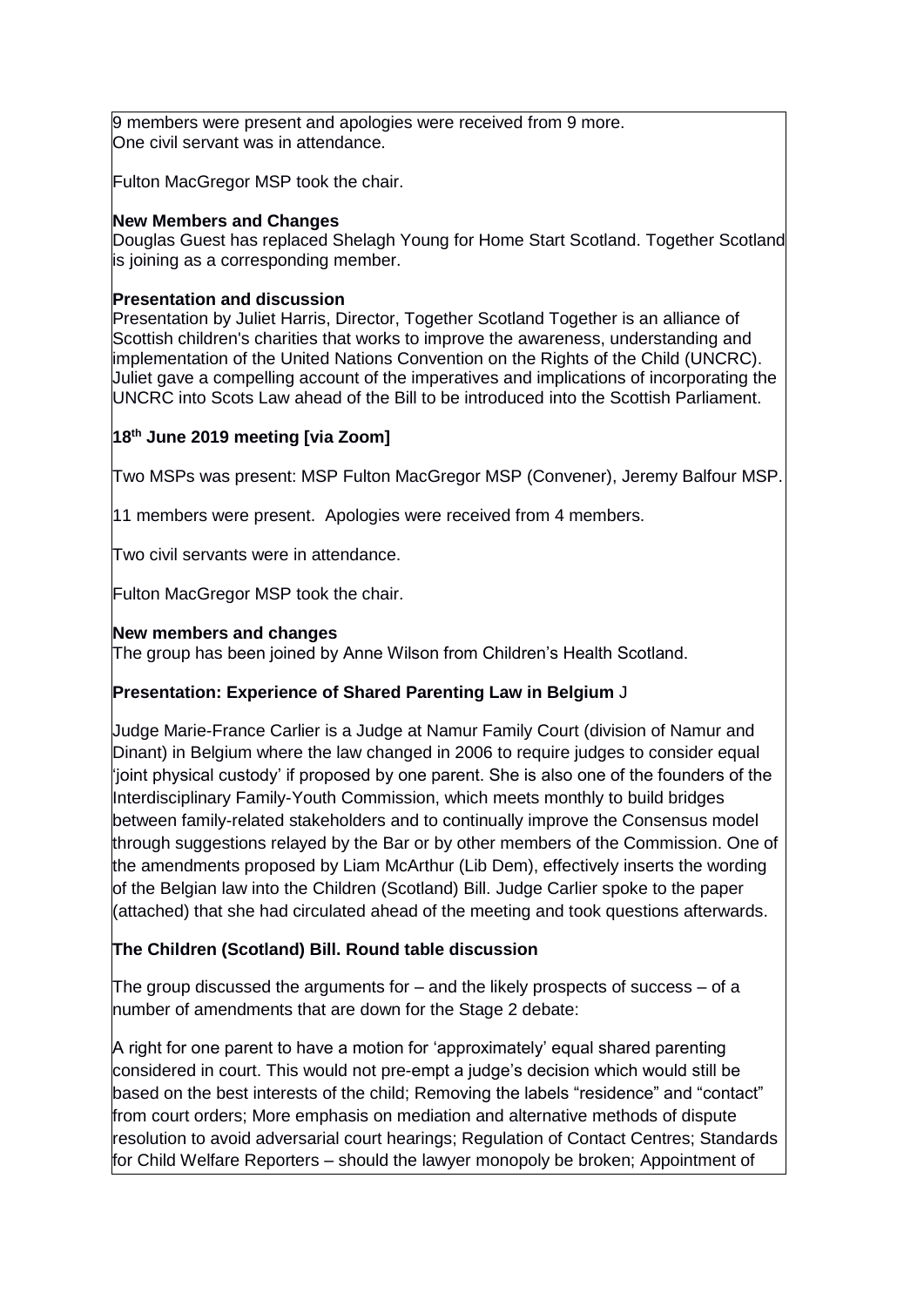specialist Family Sheriffs throughout Scotland

### **11th November 2020 meeting [via Zoom]**

Two MSPs were present: Fulton MacGregor MSP, Jeremy Balfour MSP. Apologies were received from Gillian Martin MSP and Finlay Carson MSP.

14 members were present.

Fulton MacGregor MSP took the chair.

### **New members and changes**

Nicola Crombie Dawson from Men in Childcare has joined the group

### **Presentation: Young People and Family Separation in Scotland**

Erin Campbell, MYSP, for Midlothian North and Depute Convenor for Equality and Human Rights explained how she gathered the views and experiences of young people for their perspective on family separation and relationships with parents. A pdf of her report, Young People and Family Separation in Scotland was circulated to members.

### **Presentation: Paternal mental health in Scotland**

Chris Miezitis of Fathers Network Scotland presented his report, *Paternal Perinatal Mental Health: A Call to Action* including current facts, figures and perinatal service practice in Scotland, and the wider context of male mental health. His Powerpoint slides and executive summary were circulated to members.

### **Presentation: Insights into the challenges and opportunities of father inclusion within Health Visitor practice**

Kate Magumise (Health visitor) and Morag Rush (Health visitor/practice teacher) in Fife shared their health visitor team's experiences of working with dads whilst applying the principles of GIRFEC. They disscussed the systemic and attitudinal challenges faced by health visitors when engaging with dads and suggested opportunities to build on best practice and proposed solutions to the challenges faced.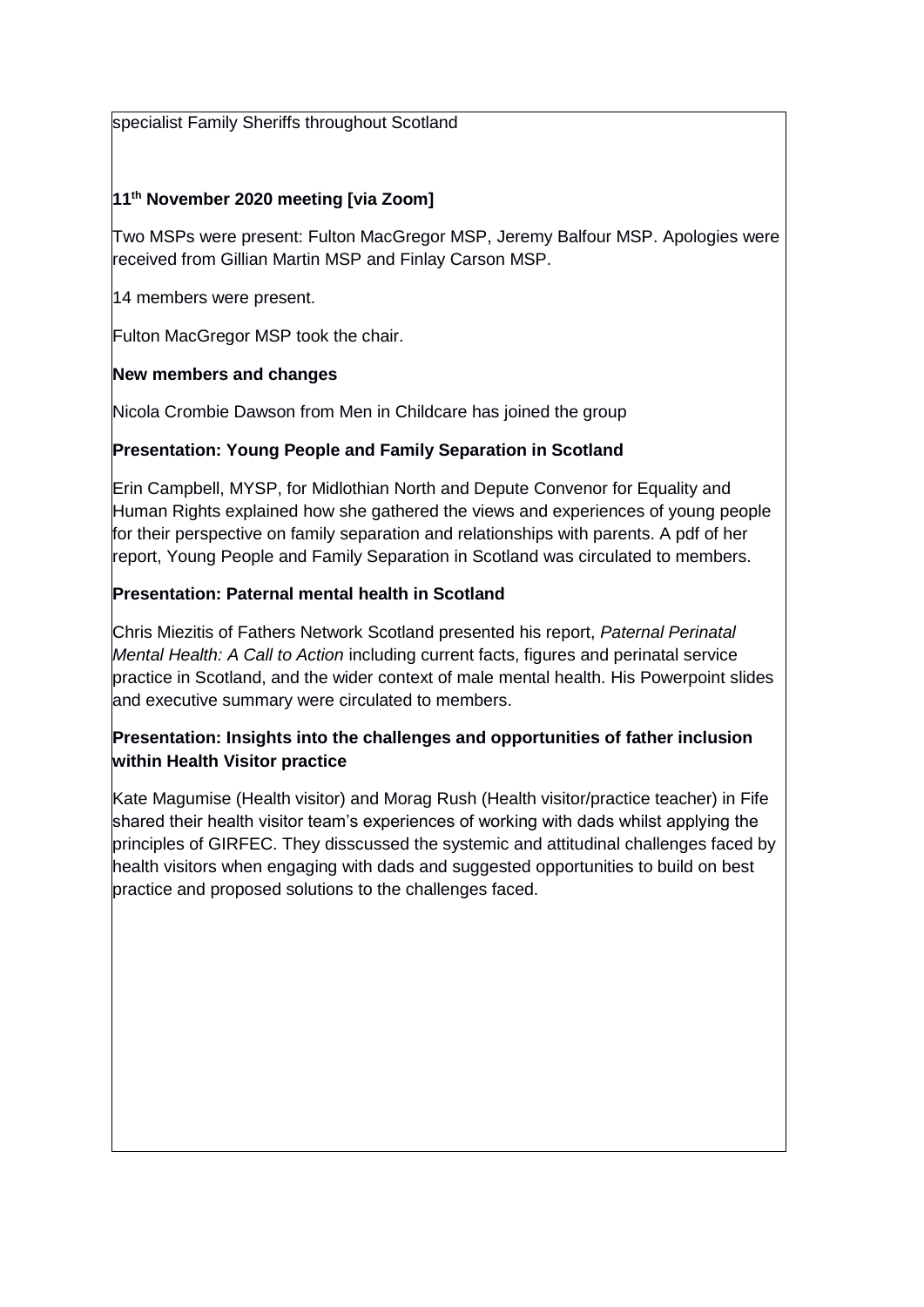# **MSP MEMBERS OF THE GROUP**

Please provide names and party designation of all MSP members of the Group.

Gillian Martin (SNP), Finlay Carson (Con), Bob Doris (SNP), Andy Wightman (Green), Jeremy Balfour (Con), Fulton McGregor (SNP)

# **NON-MSP MEMBERS OF THE GROUP**

For organisational members please provide only the name of the organisation, it is not necessary to provide the name(s) of individuals who may represent the organisation at meetings of the Group.

|               | Amanda Ward                          |
|---------------|--------------------------------------|
| Individuals   | <b>Ellen Forson</b>                  |
|               | Eoin Keane                           |
|               | Mrs Frances Byatt-Smith              |
|               | Miranda Gray                         |
|               | <b>Shared Parenting Scotland</b>     |
| Organisations | (formerly Families Need fathers      |
|               | Scotland),                           |
|               | <b>Scottish Youth Parliament</b>     |
|               | <b>Fathers Network Scotland</b>      |
|               | <b>Relationships Scotland</b>        |
|               | <b>Family Mediation West</b>         |
|               | <b>Parent Network Scotland</b>       |
|               | Men in Childcare                     |
|               | <b>Midlothian Surestart</b>          |
|               | <b>Childrens Health Scotland</b>     |
|               | The Spark                            |
|               | <b>Families Outside</b>              |
|               | <b>Circle Scotland</b>               |
|               | <b>Parenting Across Scotland</b>     |
|               | Engender                             |
|               | <b>Home Start</b>                    |
|               | Men and Boys Initiative              |
|               | <b>Issy Shillinglaw Grandparents</b> |
|               | <b>Rights</b>                        |
|               | <b>Grandparents Apart</b>            |
|               | Connect                              |
|               | <b>CYPCS</b>                         |
|               | <b>Early Years Scotland</b>          |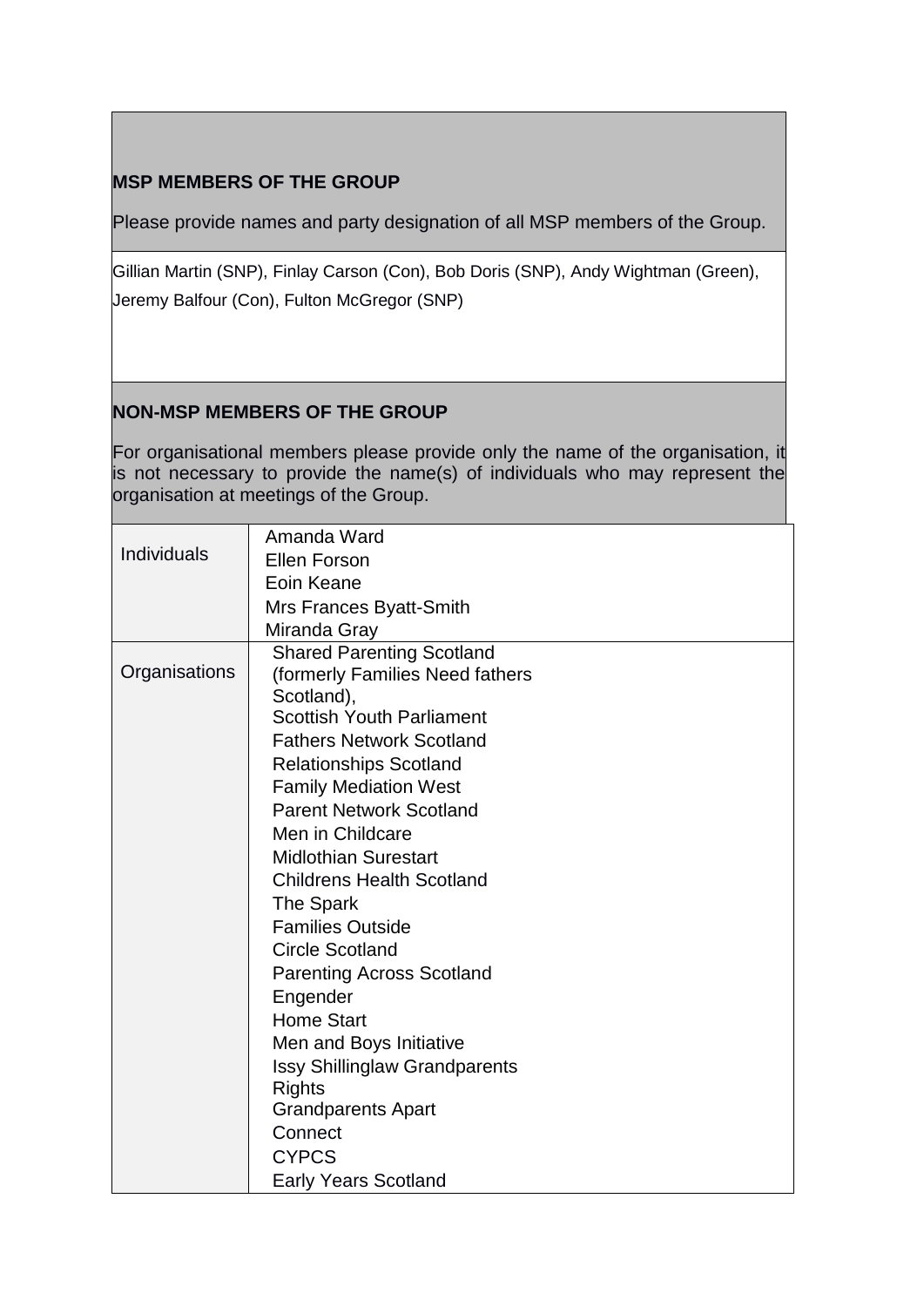### Dads Rock

#### **Corresponding members** Fatherhood Institute Together Scotland Scottish Womens Aid

# **GROUP OFFICE BEARERS**

Please provide names for all office bearers. The minimum requirement is that two of the office bearers are MSPs and one of these is Convener – beyond this it is a matter for the Group to decide upon the office bearers it wishes to have. It is permissible to have more than one individual elected to each office, for example, co-conveners or multiple deputy conveners.

| Convener           | <b>Fulton MacGregor MSP</b>             |
|--------------------|-----------------------------------------|
| Deputy<br>Convener | Gillian Martin MSP, Jeremy Balfour MSP  |
| Secretary          | John Forsyth, Shared Parenting Scotland |
| Treasurer          | N/A                                     |

# **FINANCIAL BENEFITS OR OTHER BENEFITS RECEIVED BY THE GROUP**

Please provide details of any financial or material benefit(s) received from a single source in a calendar year which has a value, either singly or cumulatively, of more than £500. This includes donations, gifts, hospitality or visits and material assistance such as secretariat support.

Details of material support should include the name of the individual providing support, the value of this support over the year, an estimate of the time spent providing this support and the name of the organisation that this individual is employed by / affiliated to in providing this support.

Groups should provide details of the date on which the benefit was received, the value of the benefit and a brief description of the benefit.

If the Group is not disclosing any financial information please tick the box to confirm that the Group has considered the support received, but concluded it totalled under the threshold for disclosure (£500).